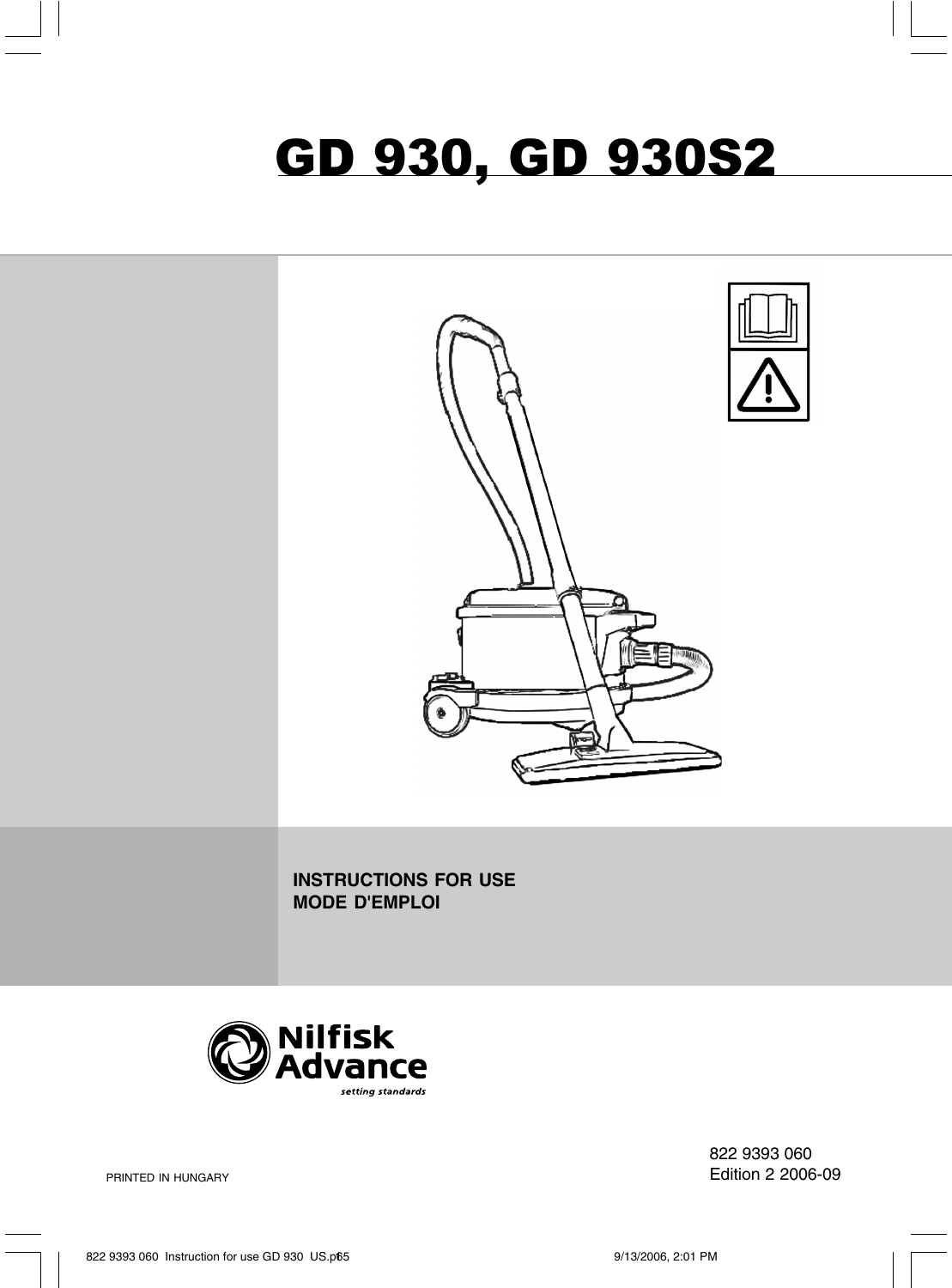

**HEPA-filter must be installed while working with hazardous materials. Failure to do so will expose people in the work area and others to hazardous materials which is a serious health risk.**

### **EMPTYING**

**If this vacuum cleaner is used to collect hazardous material, do not attempt to open or empty its contents without personal protective clothing and respiratory protection. This procedure must be completed in a contained environment.**



**El filtro HEPA debe ser instalado cuando trabaje con materiales peligrosos. De no hacerlo así expondrá a las personas dentro de su zona de trabajo y a otras ajenas a él a estos materiales peligrosos, lo cual constituye una grave amenaza para la salud.**

### **VACIADO**

**Si se utiliza la aspiradora para recoger materiales peligrosos, no intente abrirla o vaciar su contenido sin la adecuada indumentaria protectora y la protección respiratoria.**



**Utiliser le filtre Hepa lorsque l'on travaille avec des substances dangereuses et nocives pour éviter que les personnes présentes ou se trouvant à proximité n'y soient exposées et que leur santé ne soit mise en péril.**

**VIDAGE**

**Si l'appareil est utilisé pour aspirer des substances dangereuses, ne jamais tenter de l'ouvrir ou de le vider sans porter de vêtements protecteurs et une protection respiratoire.**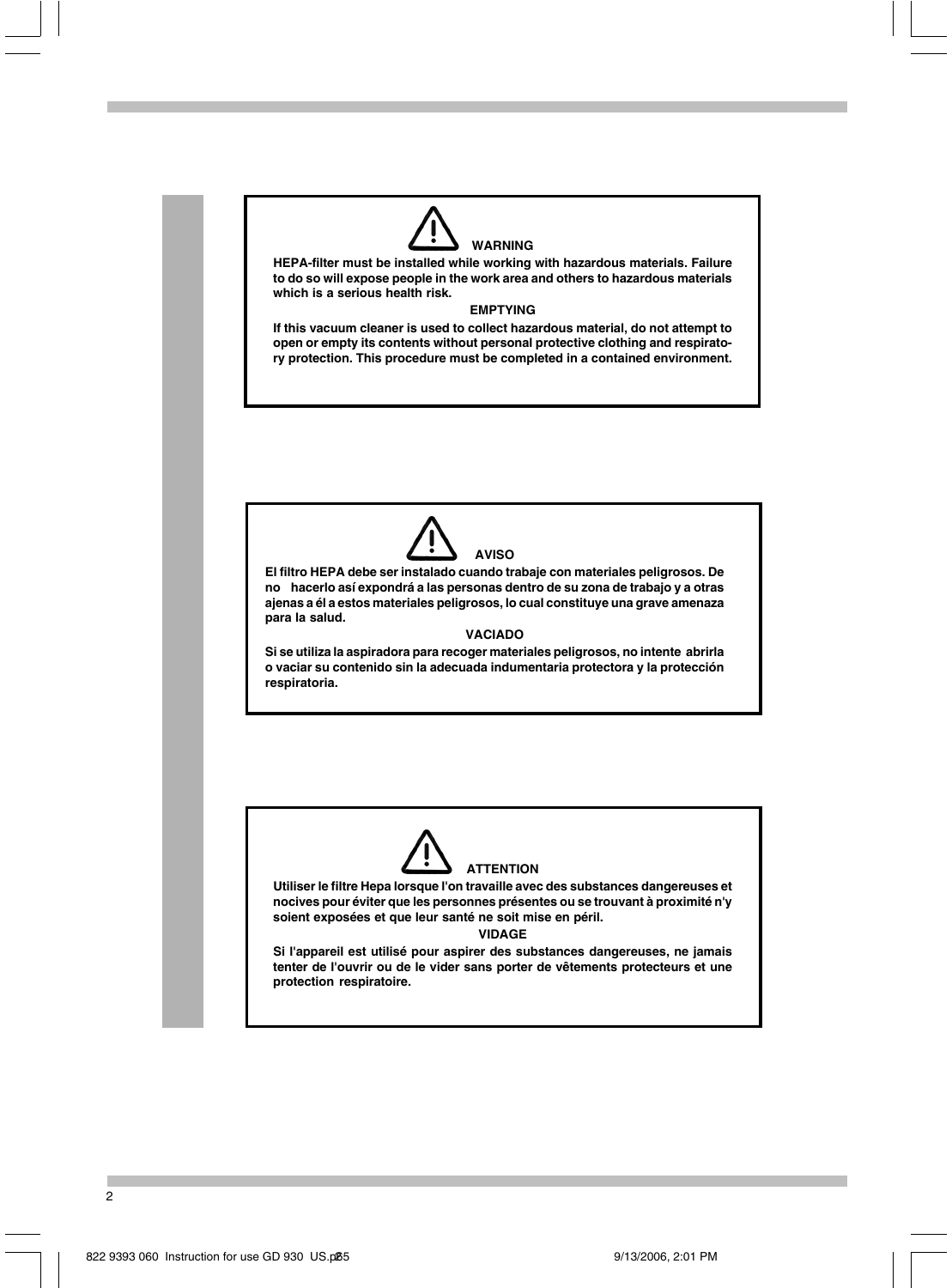| <b>ENGLISH</b>                                             | $2, 4-10$  |
|------------------------------------------------------------|------------|
| USE AND SERVICE INSTRUCTIONS WHEN USED IN HAZARDOUS        |            |
| SUBSTANCE RECOVERY                                         | $8 - 9$    |
| <b>FRANÇAIS</b>                                            | $2, 11-15$ |
| INSTRUCTIONS D'UTILISATION ET D'ENTRETIENEN CAS DE RECUEIL |            |
| DE SUSTANCES DANGEREUSES                                   | 14-15      |

# **USA**

Nilfisk-Advance America Inc. 300 Technology Drive Malvern, PA 19355

Tel.: +1 610 647 6420 Fax: +1 610 647 6427 www.pa.nilfisk-advance.com e-mail: questions@nilfisk-advance.com

# **Canada**

Nilfisk-Advance Canada Company 396 Watline Avenue Mississauga, Ontario L4Z 1X2

Phone: +(1)905 712 3260 Fax: +1 905 712 3255 marketing@nilfisk-advance.ca

### **www.pa.nilfisk-advance.com**



© 2005 Nilfisk-Advance America Inc.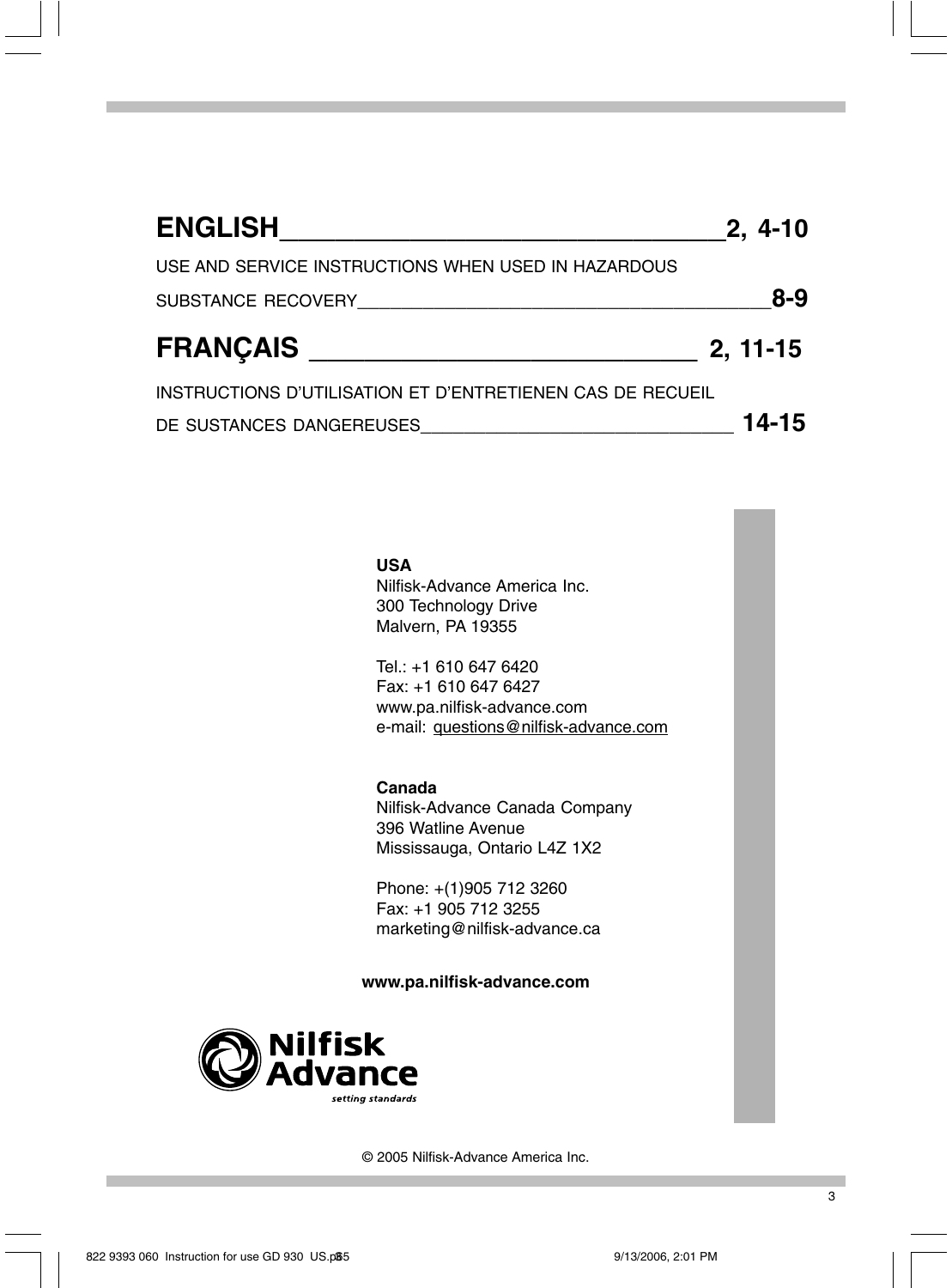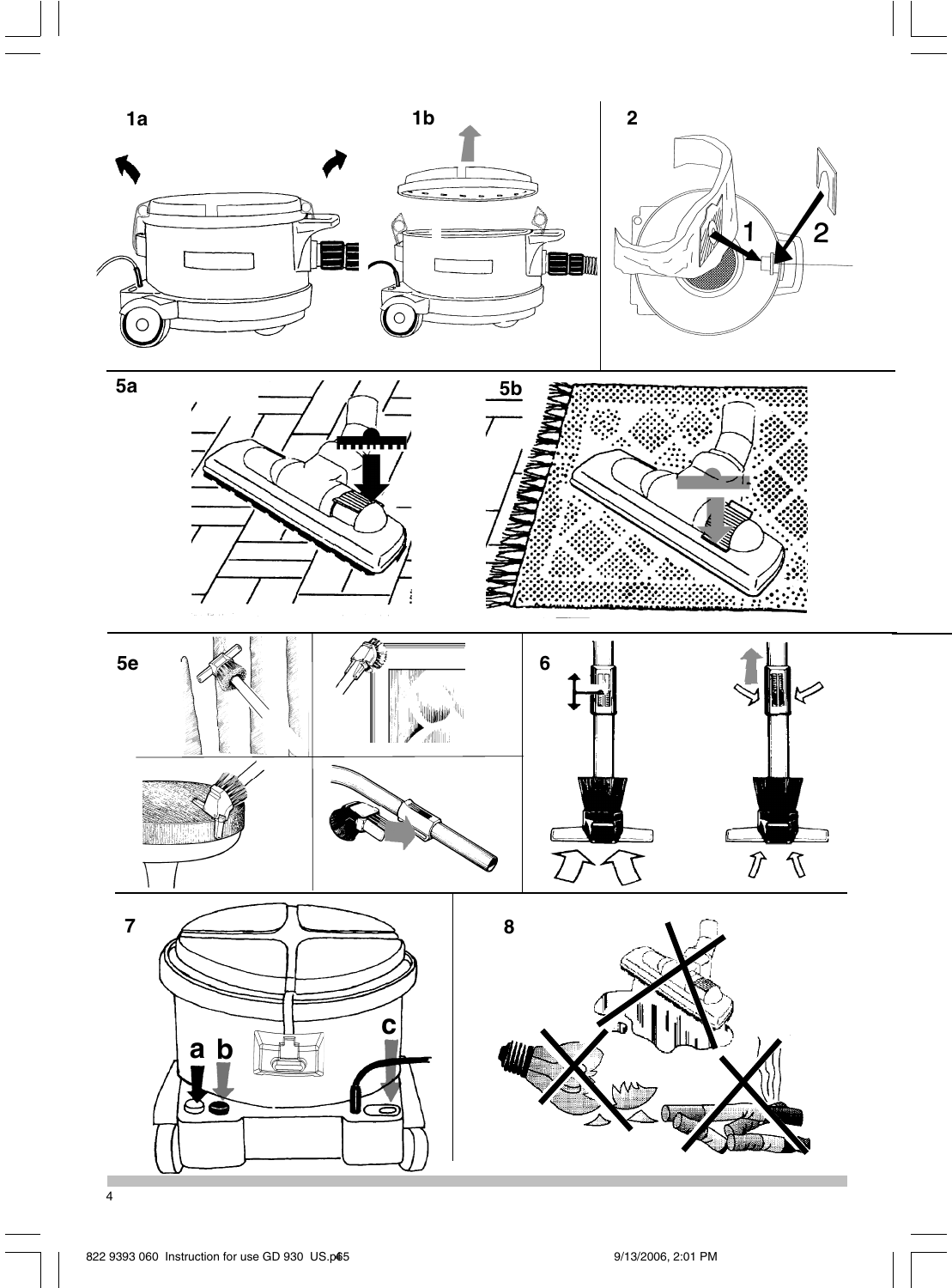



**9**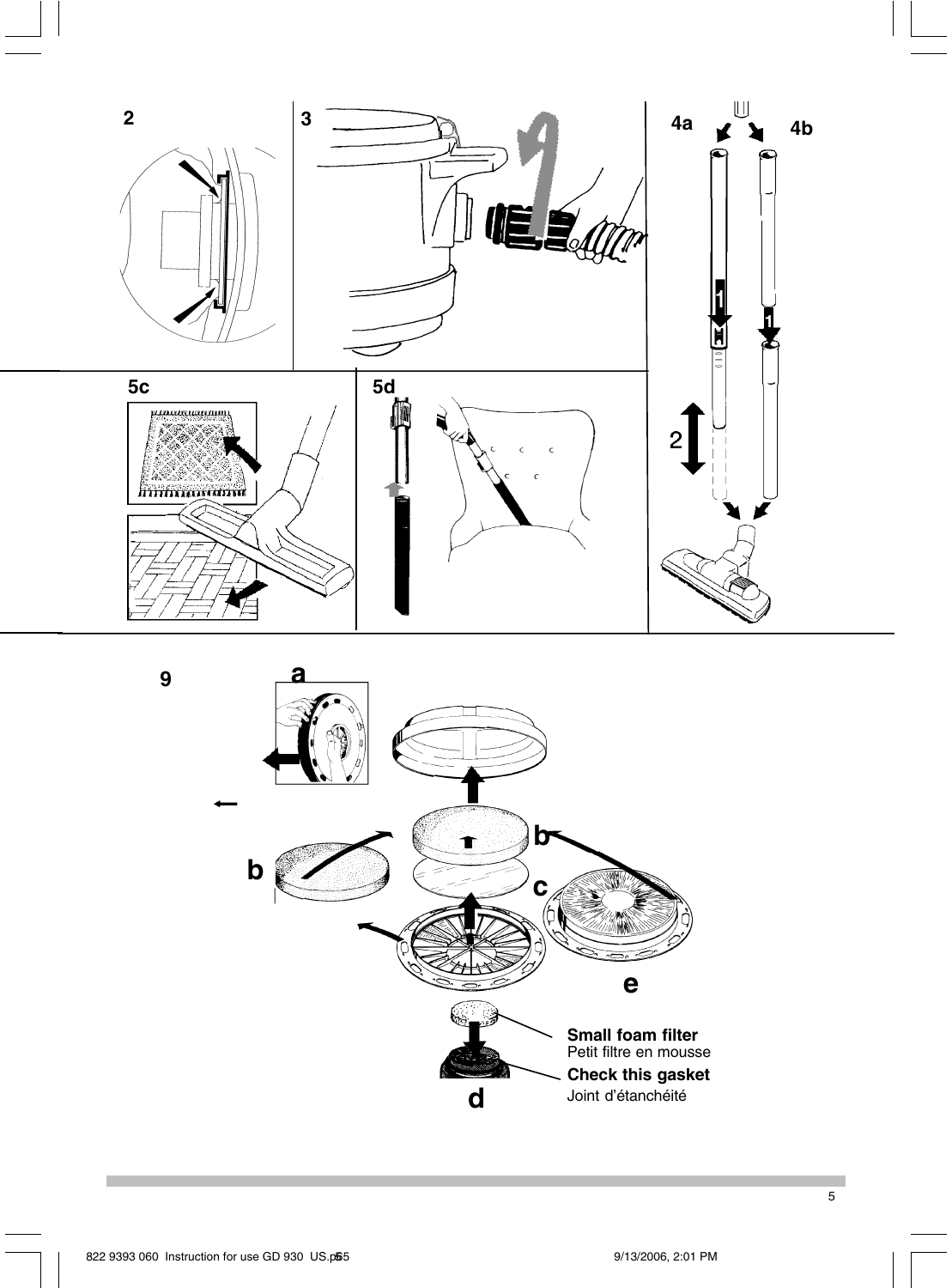# **IMPORTANT SAFEGUARDS**

### **ACCIDENTS DUE TO MISUSE CAN ONLY BE PREVENTED BY THOSE USING THE MACHINE. READ AND FOLLOW ALL SAFETY INSTRUCTIONS.**

# **WARNING!**

To reduce the risk of fire, electric shock, or injury. Please read and follow all safety instructions and caution markings before using.

This vacuum cleaner is designed to be safe when used to perform cleaning functions as specified. Should damage occur to electrical or mechanical parts, cleaner and / or accessory should be repaired by manufacturer or competent service station before using in order to avoid further damage to machine or physical injury to user.

• Do not use outdoors or on wet surfaces.

- Disconnect cleaner before servicing and when not in use. Do not leave unattended cleaner plugged in.
- Do not use with damaged cord or plug. To unplug grab the plug, not the cord.Do not handle plug or cleaner with wet hands.Turn off all controls before unplugging.
- Do not pull or carry by cord, use cord as a handle, close a door on cord, or pull cord around sharp edges or corners. Do not run cleaner over cord. Keep cord away from heated surfaces.
- Keep hair, loose clothing, fingers and all parts of the body away from openings and moving parts. Do not put any objects into openings or use with opening blocked. Keep openings free of dust, lint, hair, and anything else that could reduce air flow.
- Do not pick up anything that is burning or smoking, such as cigarettes, matches or hot ashes.
- Do not use to pick up flammable or combustible liquids such as gasoline or use in areas where they may be present.
- Do not allow to be used as a toy. Close attention is necessary when used by or near children.
- Do not use unless filters and bag are in place.
- Use extra care when using on stairs or irregular surfaces.
- If cleaner is not working properly or has been dropped, damaged, left outdoors, or dropped into water, return it to a service center or dealer.
- Use only as described in this manual and only with manufacturer's recommended attachments.
- The use of the HEPA-filter when picking up hazardous materials has not been evaluated by Intertek ETL.
- The use of this machine in conjunction with the pick-up of hazardous materials has not been investigated by Intertek ETL.

# **GENERAL INFORMATION**

This vacuum cleaner can be used for household or commercial use.

**BEFORE YOU PLUG IN YOUR CLEANER**, check the rating plate to see if the rated voltage agrees within 10% of the voltage available.

**DO NOT OIL!** The motor in your new cleaner is permanently lubricated and sealed. Do not oil the motor at any time.

During shipping, the dust bag may have become dislodged. Check the bag to insure proper seating before attempting to use the cleaner. Do not operate the cleaner without the dust bag as damage may result to the motor.

When the machine is not in use, store it standing on its back-side. Wind the cord beginning at the machine and than store the cord hanging on the machine handle.

This vacuum cleaner is equipped with a thermo protection switch to prevent overheating of components. Should this safety switch shut the system down it is necessary to wait at least 5 -10 minutes for it to automatically reset. Remove clogged elements in hose and replace dust bag if necessary during this period. Check to see if filter is clogged. For longer service life and safe use of your vacuum cleaner, we recommend the following guidelines: Your cleaner is designed to pick up dirt and dust particles. **It is not designed for water pick up.** Avoid picking up hard or sharp objects with your cleaner to avoid bag breakage, clogging or possible motor damage.

### **IMPORTANT!**

This machine is equipped with a specially designed cable, if it´s damaged, it must be replaced by a cable of the same type. These cables are avaible at authorized service shops and must be installed by trained personnel.

### **NOTE!**

Remove the plug from the socket before performing maintenance. Before using the machine make sure that the frequency and voltage shown on the rating plate corresponds with the supply voltage.

Specifications and details are subject to change without prior notice.

# **SAVE THESE INSTRUCTIONS**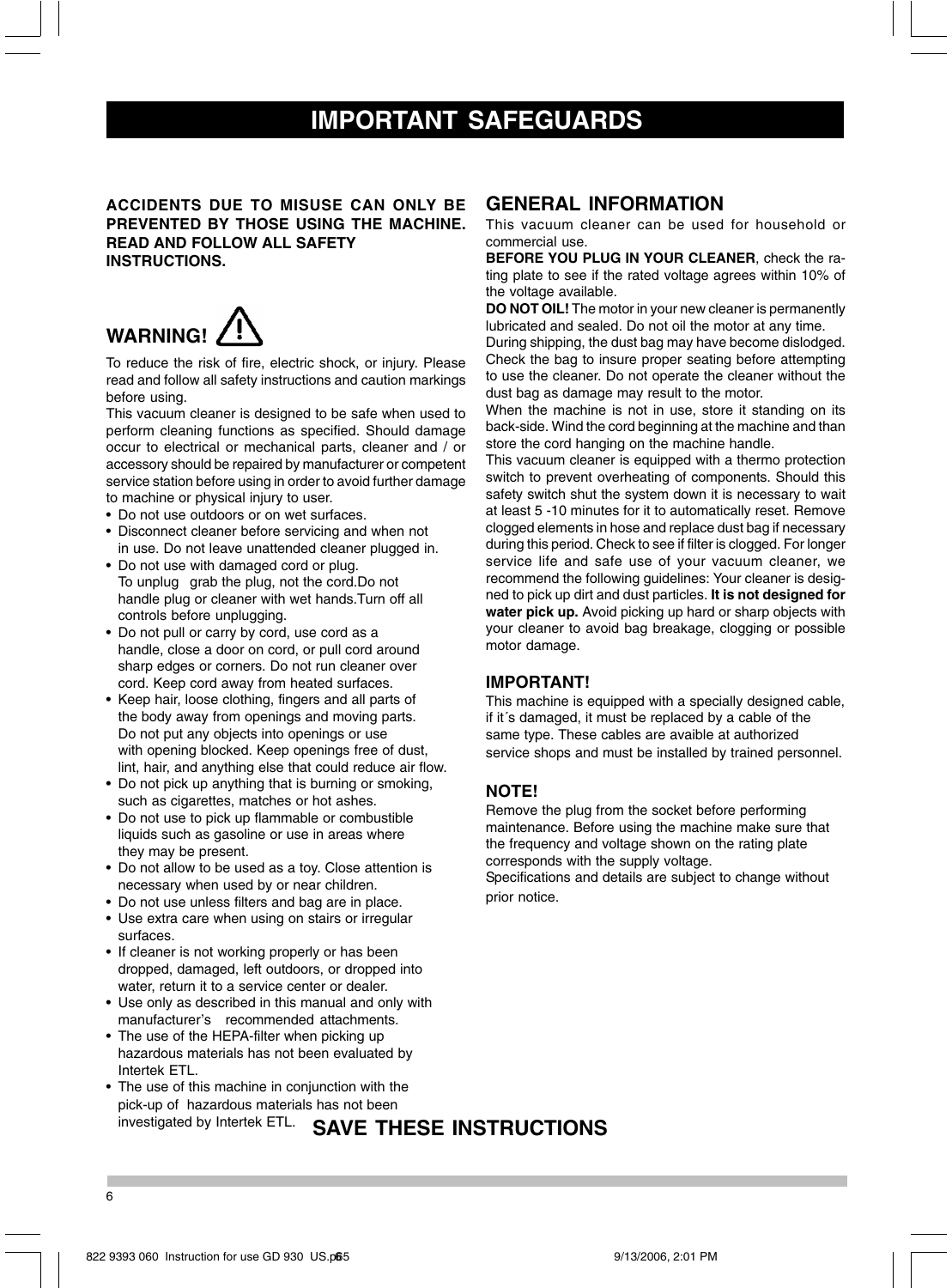# **GROUNDING / DOUBLE INSULATION INSTRUCTIONS**

# **GROUNDING INSTRUCTIONS**

**Applicable to machines with a three pin plug.** This appliance must be grounded. If it should malfunction or breakdown, grounding provides a path of least resistance for electric current to reduce the risk of electric shock. This appliance is equipped with a cord having an equipmentgrounding conductor and grounding plug. The plug must be plugged into an appropriate outlet that is properly installed and grounded in accordance with all local codes and ordinances.



**I**mproper connection of an equipment-grounding conductor can result in risk of electric shock. Check with qualified electrician or service person if you are in doubt as to whether the outlet is properly grounded, Do not modify the plug provided with the appliance. If it will not fit the outlet, have proper outlet installed by a qualified technician.

**T**his appliance is for use on a nominal 120 volt circuit and has a grounding plug that looks like the plug illustrated in Figure A.

A temporary adaptor which looks like the adaptor illustrated in Figure B may be used to connect this plug to a two-pole receptacle, as shown, if a properly grounded outlet is not available. The temporary adaptor should be used only until a properly grounded outlet, Figure A, can be installed by a qualified electrician. The green colored rigid ear, lug, or the like extending from the adaptor must be connected to a permanent ground such as a properly grounded outlet box cover. Whenever the adaptor is used, it must be held in place by a metal screw.

**NOTE! This temporary adaptor is not permitted in Canada.**

# **SERVICING OF DOUBLE-INSULATED APPLIANCES**

### **Applicable to machines with a two-pin plug**

In a double-insulated appliance, two systems of insulation are provided instead of grounding. No grounding means is provided on a double-insulated appliance, nor should a means for grounding be added to the appliance. Servicing a double-insulated appliance requires extreme care and knowledge of the system, and should be done only by qualified service personnel. Replacement parts for a double-insulated appliance must be identical to the parts they replace. A double insulated appliance is marked with the words"DOUBLE INSULATION" or "DOUBLE words"DOUBLE INSULATION" or **INSULATED."** The symbol (square within a square) may also be used on the product.

Grounded outlet box

99

## **SERVICE INFORMATION**

To obtain consistent performance over the life of your vacuum, read through these instructions and keep them handy for future reference. If you require service, contact the dealer from whom the vacuum was purchased, or the local authorized Service Station. Always refer to your Service Station for complete service information, For prompt and complete service information, always refer to the model, type and serial number indicated on the rating plate.

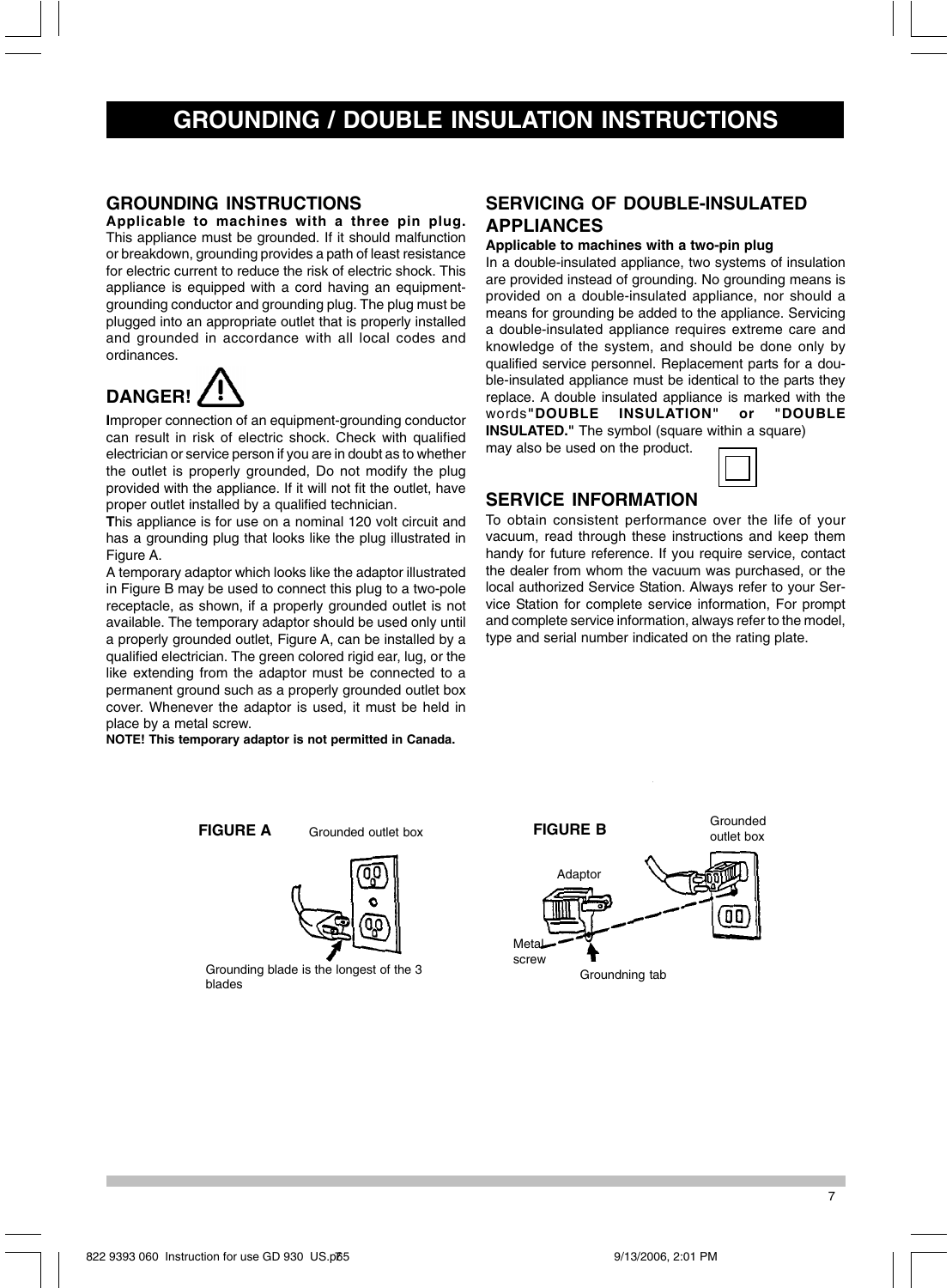# **USE AND SERVICE INSTRUCTIONS WHEN USED IN HAZARDOUS SUBSTANCE RECOVERY**



To reduce the risk of exposure to hazardous substances you must read and follow all safety instructions in this Instructions for Use manual.

### **Attention Employer**

·Please ensure this Instructions for Use manual are provided to and understood by your employees or any other persons who use this equipment.

·To list all toxic and hazardous substances would be beyond the scope of these instructions. It is the employer's and operator's responsibility to identify hazardous or toxic substances which may be collected by the equipment during operation. Such information must be communicated to operators and other potential users of this equipment.

### **General Instructions**

·Contact with the cleaner, dustbag, filter and all other accessories used when picking-up hazardous materials must be handled according to federal (EPA, OSHA), state and local regulations valid for the vacuumed substance. · All used filters, bags, and debris must be treated as a hazardous substance and must be disposed of in accordance with all federal, state, and local regulations. · This cleaner is designed for recovery and collection of dust, debris and particulates only. This cleaner is not suitable for recovery and collection of any form of hazardous vapors. Do not use the cleaner if these vapors

**· Do not use this cleaner for the removal of hazardous substances unless you are licensed and/or certified for this work by the all authorities having jurisdiction.**

### **Instructions for Use**

are present.

· Operation of the cleaner when picking up hazardous substances must be accompanied by the use of appropriate personal protective clothing and respiratory protection.

· Do not pick-up hazardous substances without the HEPA filters in place.

· If this vacuum cleaner is used to collect hazardous substances, do not attempt to open or empty its contents without the use of personal protective clothing and respiratory protection.

· If the cleaner is not working properly or has been dropped, damaged, left out doors, or dropped into water, return it to a qualified service center or dealer.

· If the cleaner is used in an enclosed contaminated environment, it should be committed exclusively to this type of environment and not operated outside of an enclosed and controlled environment.

· Before the cleaner and any accessories are removed from a controlled environment, all external surfaces must be decontaminated according to federal (EPA, OSHA), state and local regulations valid for the vacuumed substance.

### **Filter Replacement**

· All used filters, bags, and debris must be treated as a hazardous substance and must be disposed of in accordance with all federal, state, and local regulations. · Use only approved Nilfisk-Advance vacuum filters and bags.

· The following is a recommended replacement interval for all of the filters and bag. These items should be replaced more often if you experience a loss of performance.

· Disposable paper filter bags - When the bag is 2/3 full it must be replaced. Excessive over filling of this bag makes it difficult to remove from the cleaner and can result in breakage and spills.

· HEPA filter - Replace filter at least every six months or more often if a loss of vacuum continues after you have replaced the paper bag.

#### **How to examine filters**

· Filters collect and are contaminated with hazardous substances. The inspection and or replacement of any filter must only be done with the use of personal protective clothing, proper respiratory protection and in a controlled environment.

· The HEPA filters cannot be cleaned. Periodically make a visual inspection of each filter for a build-up of debris or damage to the sealing surfaces. If any filter appears to be clogged, damaged in any way, or has changed color (should be white) which indicates excessive dirt buildup, replace both with new filters making sure to install a new pre-filter.

· If any visible dust particle emissions are observed in the vacuum exhaust air stream, stop operations immediately. If this occurs, the HEPA filters has ruptured or failed and must be replaced.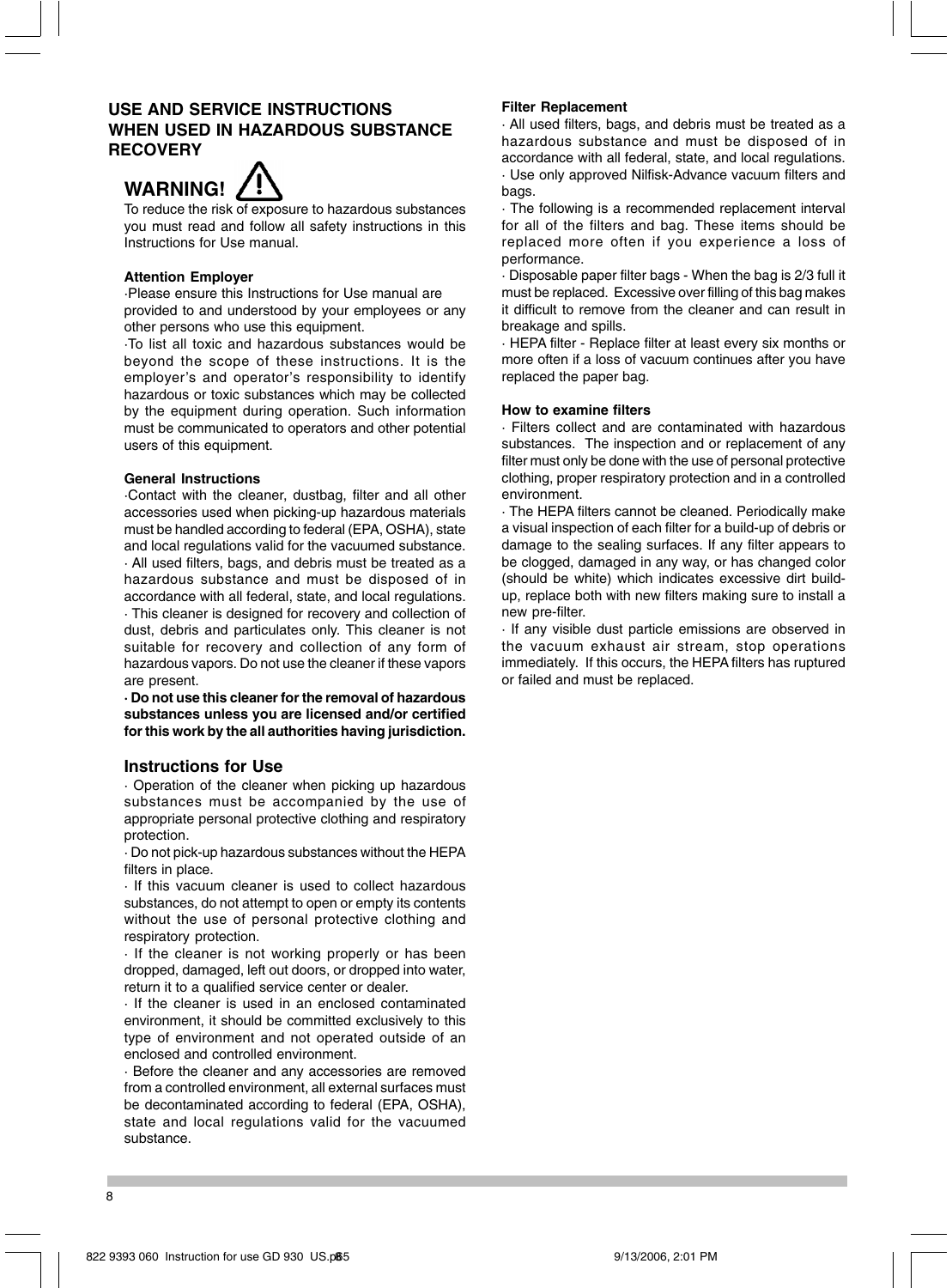# **USE AND SERVICE INSTRUCTIONS WHEN USED IN HAZARDOUS SUBSTANCE RECOVERY**

### **Procedures for exchanging filters**

· All used filters, bags, and debris must be treated as a hazardous substance and must be disposed of in accordance with all federal, state, and local regulations.

### **· Pre-filter**

Grasp the snap lockings and pull them outwards. Lift lid up from the container. The pre filter is located at the motor stand in the middle of the cleaner. Clean the sealing surfaces before reinstalling the new pre-filter.

### **· HEPA filter**

The HEPA filter is placed inside the lid. Grasp the snap lockings and pull them outwards. Lift lid up from the container.

### **HEPA filter pre mounted in new lid**

There is a complete after sale HEPA filter unit kit for the GD 930 and GD 930 S2 available (part number 140 7801 510). This kit contains the outer lid and the HEPA-filter pre mounted in this lid. This is a comfortable way to replace HEPA filter.

**To add HEPA filter pre mounted in lid:** Using care not to dislodge any debris, clean the sealing surfaces before reinstalling the new lid/HEPA filter assembly. Remove the old lid from container and replace with the new lid/ HEPA filter assembly. Secure new lid to the machine with the snap locks.

#### **HEPA filter not pre mounted in the lid**

If you only want to replace the HEPA filter follow these instructions: Remove the filter lid from the container. The HEPA filter is located inside the lid and is attached to the cover at 4 points around the lid. Hold the lid by the edge with one hand and gently separate the filter holder from the lid with your other hand.





### **To add new HEPA filter to the lid**

Install the HEPA filter into the cleaner with the "HEPA" label facing outwards. Make sure the filter holder is securely attached at all 4 points around the lid. Replace the lid onto the container and secure the lid using the snap locks.

**Warning!** Hazardous dust may be discharged by the machine if the filter is not properly secured.

### **Service Instructions**

· If this cleaner has been used to pick-up hazardous substances in an enclosed contaminated environment, the internal components may be contaminated.

· External decontamination of the cleaner must be carried out. However, external decontamination will not eliminate any internal contamination. Any servicing involving disassembly must be done inside of a contained environment by trained service personnel using appropriate personal protective clothing and respiratory protection.

· Any replaced components or debris collected during servicing should be treated as a hazardous substance and must be disposed of in accordance with all federal, state, and local regulations.

· All gaskets should be replaced anytime the unit is disassembled to assure high machine efficiency.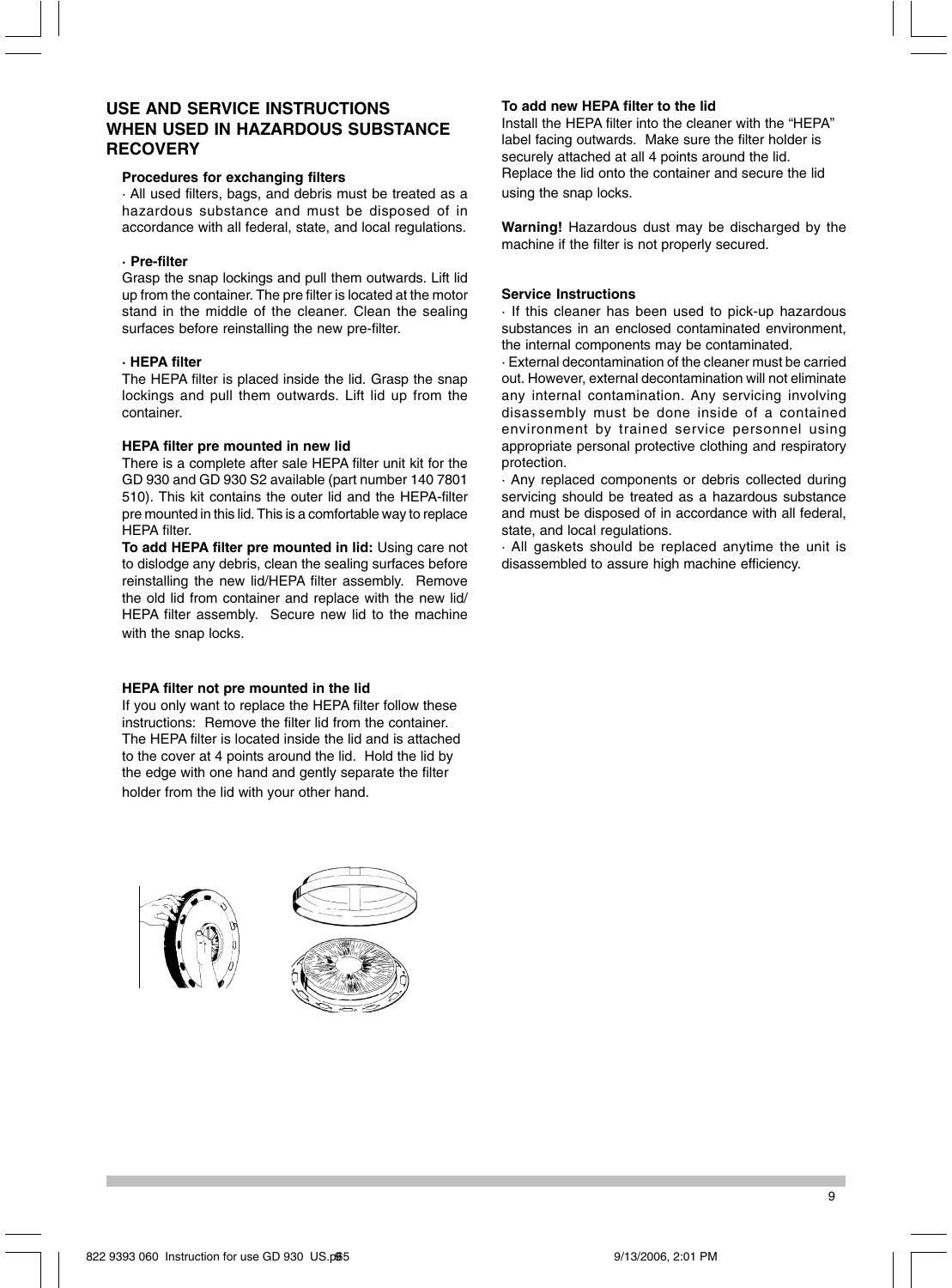# **INSTRUCTIONS FOR USE**

# **1. To open**

a) Pull the retaining clips upward and outward. b) Lift the cover from the container.

# **2. Dust bag**

Fit the opening on the dust bag over the air inlet. Press the membrane over the flanged edge on the inlet. Secure with locking collar. Use only original dust bags.

# **3. Hose connection**

Push the hose coupling all the way in and turn clockwise.

### **4. Wand assembly**

**a)Telescopic:** Push down the catch and then adjust the length. Max.950mm,min.630mm.

**b)Standard:** Fit the sections together and twist to lock in place.

### **5. Tools**

*The accessories shown in the pictures may vary from model to model.*

### **a-b) Combination nozzle**

Adjust the nozzle according to the requirements of the floor you are cleaning. Work with the brush on hard floors and without it on soft floors.

# **c) Universal nozzle**

for both hard floors and carpets.

# **d) Crevice nozzle**

Use to clean furniture, radiators and others hard-toreach places.

### **e) Small combi-nozzle:**

The small combi-nozzle combines a dusting brush for furniture, picture frames, mouldings etc. with a fold-out nozzle for cleaning curtains, furniture and other soft surfaces. The clip on the hose handle holds the nozzle when it is not in use.

### **6. Suction control**

The suction control in the hose handle lets you regulate the air-flow to prevent the nozzles from fastening to the surfaces you are vacuum cleaning.

### **7. Start/Stop**

a)Foot-operated on/off switch.

b)On the S 2 version a separate switch is provided to change the motor speed .

c)Plug-in point for powered carpet nozzle. Power is supplied to the socket when the machine is switched on.

# **8. Warning!**

Never attempt to vacuum liquid, glass fragments or ashes! Wet surfaces can expose the operator to possible electrical shock.

### **9. Filter**

The filters are located inside the lid. Grasp the snap lockings and pull them outwards. Lift up the lid from container. To reach them lift out the **filter holder (a).** The **standard filter(b)** and **fine filter (c)** should be inspected at regular intervals,e.g. when you change dust bags, and replace if necessary. Instead of these two filters you can fit a micro filter of **HEPA-quality (e),** wich traps 99,99% of all particles larger than 0,3 microns.

**IMPORTANT!** There is the possibility that the gasket on the motor stand will adhere to the **HEPA filter (e)** when the top cover is removed. If this should happen, check the following: Clean any debris from the gasket prior to seating it securely around the top of the motor housing. Be sure that the wider/softer part of the gasket seals up against the HEPA filter. Also make sure the gasket is securely in place completely around the upper part of the motor housing.



The machine is also fitted with a **Pre filter (d)** located above the motor. This filter should also be inspected and replaced if necessary.

# **WARNING!**

Remove the plug from the socket before performing service or maintenance.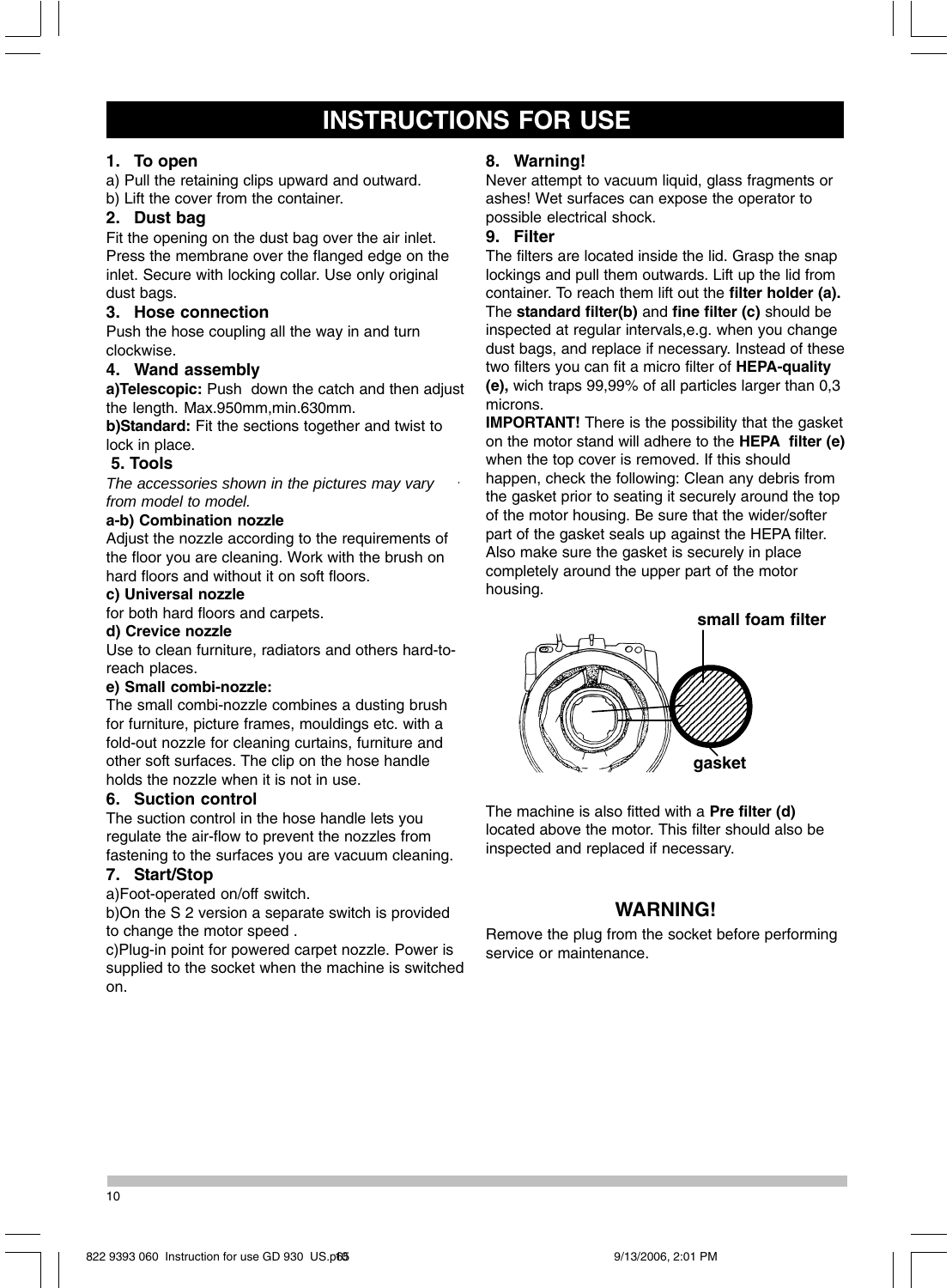# **IMPORTANTES MESURES DE SÉCURITÉ**

**L'UTILISATION D'UN APPAREIL ÉLECTRIQUE DEM-ANDE CERTAINES PRÉCAUTIONS: LIRETOUTES LES INSTRUCTIONS AVANT DE FAIRE FONCTIONNER CET APPAREIL.**

# **AVERTISSEMENT!**



Pour réduire les risques de choc électrique ne pas utiliser àl'extérieur et na pas aspirerde matières humides. Cet aspirateurpout être utilisé en toute sécurité si l'on suit les instructions données. En cas de dommage aux composants électriques ou mécaniques, l'appareil et/ou les accessoires doivent être réparés par la fabricant ou par un réparateur compétent avant tout nouvel uasage, afin d'éviter de détériorer l'appareil ou de blesser l'utilisateur.

- Ne pas utiliser à l'extérieur et na pasaspirer de matières humides.
- Ne pas laisser l'appareil sans surveillance lorsqu'il est branché. Débrancher lorsque l'appareil n'est pas utilisé et avant l'entretien.
- Ne pas utiliser si le cordon ou la fiche est endommagé. Retourner l'appareil à un atelier de réparation s'il ne fonctionne pas bien, s'il est tombé ou s'il été endommagé oublié a l'extérieur ou immergé.
- Ne pas tirer soulever ou traîner l'appareil par le cordon. Ne pas utiliser le cordon comme une poignée le coincer dans l'embrasure d'une porte ou l'appuyer contre des arêtes vives ou des coins.Ne pas faire rouler l'appareil sur le cordon. Garder le cordon à l'écart des surfaces chaudes.
- Ne pas débrancher en tirant sur le cordon.Tirer plutôt la fiche.
- Ne pas toucher la fiche ou l'appareil lorsque vos mains sont humides.
- Maintenir les cheveux, les vêtements amples les doigts et toutes les parties du corpsâ l'écart des ouvertures et des pièces mobiles.
- N'inserer aucun objet dans les ouvertures. Ne pas utiliser l'appareil lorsqu'une ouverture est bloquee. S'assurer que de la poussière, de la peluche, des cheveux ou d'autres matières ne réduisent pas la débit d'air.
- Ne pas aspirer de matières en combustion ou qui dégagent de la fumée, comme des cigarettes, des allumettes ou des cendres chaudes.
- Ne pas aspirer des liquides inflammables ou combustibles, comme de l'essence, et na pas faire fonctionner dans des endroits où peuvent se trouver de tels liquides.
- Ne pas permettre aux enfants de jouer avec l'appareil. Une attention particulière est necéssaire lorsque l'appareil est utilisé par des enfants ou à proximité de ces derniers.
- N'utiliser que conformément à cette notice avec laes acceessoires recommandés par le fabricant.
- Ne pas utiliser l'appareil si le sac à poussière ou le filtre n 'est pas en place.
- Mettre toutes les commandes à la position avant de débrancher l'appareil.
- User de prudence lors de nettoyage des escaliers.
- L'utilisation du filtre HEPA pour le ramassage de matières dangereuses n'a pas été évaluée en Intertek ETL.
- L'usage de cet appareil pour le ramassage de matières dangreuses n'a pas été testé par Intertek ETL
- Toujours mettre l'interrupteur de l'appareil à la position ARRÊT avant de brancher ou de débrancher la brosse à moteur.

# **GÉNÉRALITÉS**

Cet aspirateur est à usage domestique ou commercial. **AVANT DE BRANCHER L'ASPIRATEUR AU RÉSEAU**, consultez la plaque signalétique derrière l'appareil pour

vous assurer que son voltage correspond dans une limite de 10% au voltage disponible.

**NE PAS GRAISSER.** Le moteur est graissé à vie et entièrement étanche. Ne jamais graisser celui-ci. Lors du transport, le sac à poussière peut s'être détaché. En vérifier la position avant usage. Ne pas utiliser l'aspirateur sans son sac, au risque d'endommager le moteur.

Ranger l'appareil debout sur sa partie arrière. Enrouler le cordon en partant de l'appareil puis le suspendre à la poignée de l'aspirateur.

Cet aspirateur est muni d'un rupteur thermique pour protéger les composants contre la surchauffe. Si ce rupteur thermique arrête l'aspirateur, attendre de 5 à 10 minutes et l'aspirateur se remet automatiquement en marche. Pendant ce temps vétifier le flexible, le sac et le filtre. Déboucher éventuellement le flexible, remplacer le sac s'il plein ou remplacer le filtre s'il est colmaté. Pour une durée de vie porlongée et une sécurité garantie, nous recommandons les précautions suivantes: l'aspirateur est fait pour ramasser lapoussière, **et non pas por étancher l'eau**. Eviter des objets durs et coupants pour ne pas abîmer le sac, boucher l'appareil ou détériorer le moteur.

# **IMPORTANT**

Cet appareil est muni d'un câble de type spécial. En cas d'endommagement de celuci, il doit être remplacé par un câble de même type. Les câbles sont disponibles dans tous les centres de réparation autorisés et doivent être changés par un technicien compétent.

# **CONSERVER CES INSTRUCTIONS**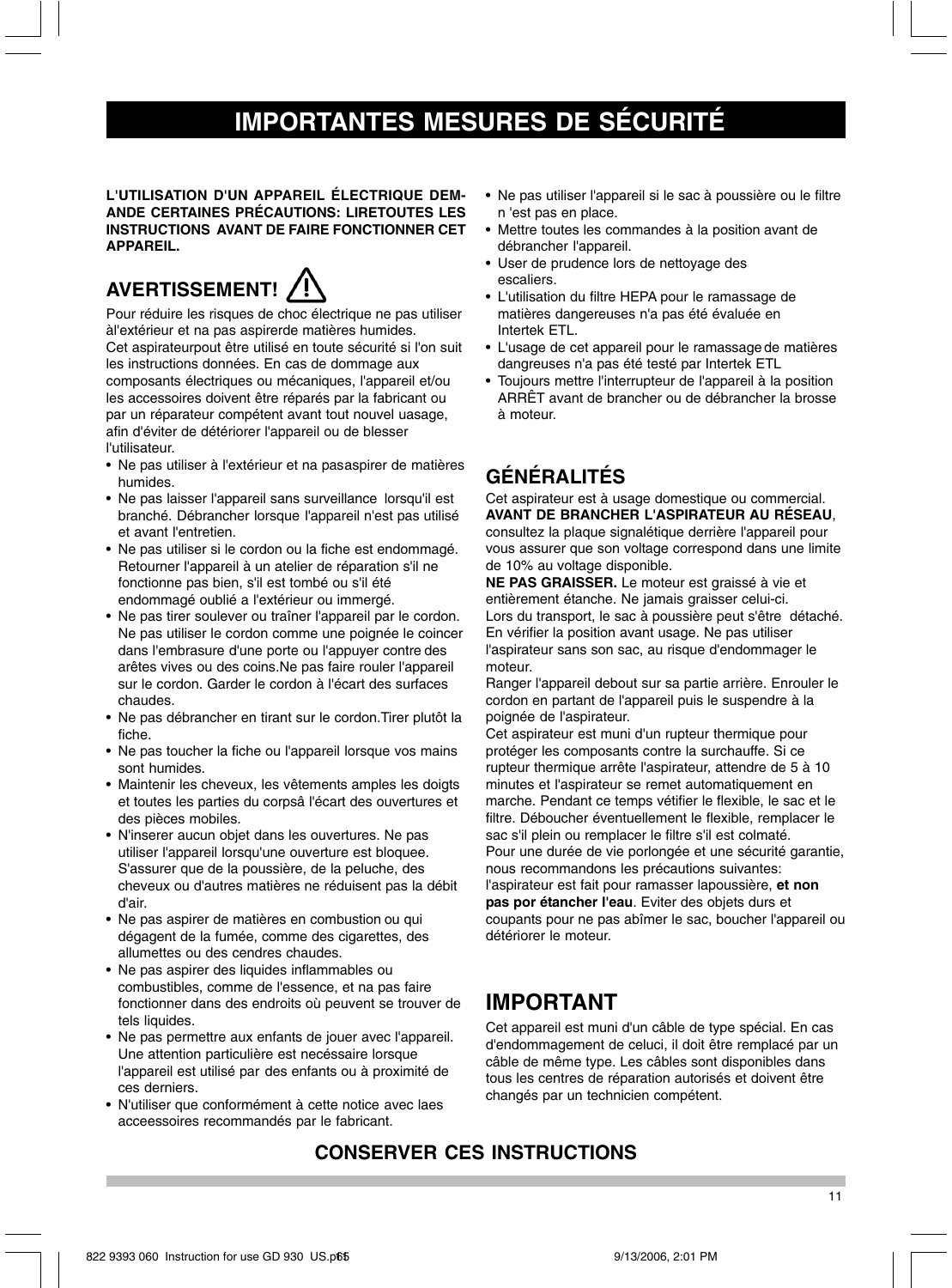# **INSTRUCTIONS VISANT LA MISE À LA TERRE / ENTRETIEN DES APPAREILS À DOUBLE ISOLATION**

### INSTRUC **MISE A LA TERRE**<br>Pour les machines avec une fiche avec trois **INSTRUCTIONS VISANT LA**

**conducteurs**.Cet appareil doit être mis à la terre. En cas de défaillance ou de panne éventuelles, la mise à la terre fournit au courant un chemin de moindre résistance qui réduit le risque de choc électrique. Cet appareil est pourvu d'un cordon muni d'un conducteur de terre et d'une fiche avec broche de terre. La fiche doit être branchée dans une prise appropriée correctement installeé et mise à la terre conformément aux règlements et ordonnances municipaux.

# **AVERTISSEMENT!**

Un conducteur de terre mal raccordé peut entraîner un risque de choc électrique. Consulter un électricien ou un technicien d'entretien qualifié si vous n'êtes pas certain que la prise est correctement mise à la terre. Ne pas modifierer la fiche fournie avec l'appareil - si elle ne peut être insérée dans la prise, faire installer une prise adéquate par un électricien qualifié. **C**et appareil est destine à un circuit de 120 V et est muni d'une fiche de terre semblable à celle illustreé par le croquis A de la figure.Un adaptateur temporaire semblable à celui illustre par les croquis B peut être utilisé pour brancher cette fiche à une prise bipolaire comme l'illustre l croquis B si une prise avec mise à la terre n'est pas disponible. L'adaptateur temporaire devrait être utilisé seulement jusqu'à ce qu'une prise avec mise a la terre soit installée par un électricien qualifié. L'oreille rigide ou le crochet ou autre dispositif semblable, de couleur vert, prolongeant l'adaptateur doit être raccordé à un élément correctement mis à la terre comme le couvercle d'une boîte de sortie mise a la terre. L'adapatateur doit être fixé par une vis métallique.

#### **Note. Au Canada, l'utilisation d'un adaptateur temporaire n'est pas autorisée par le Code canadien de l'électricité.**

Broche de mise à la

Boîte de sortie mise à la terre

terre

# **ENTRETIEN DES APPAREILS À DOUBLE ISOLATION**

Dans un appareil à double isolation, deux isolations distinctes remplacent la mise à la terre. L'appareil n'est pourvu d'aucun dispositif de mise à la terre et un tel dispositif ne doit pas être ajouté. L'entretien d'un appareil à double isolation demande beaucoup de soins ainsi qu'une bonne connaissance du système et ne devrait être effectué que par un technicien d'entretien qualifié. Les pièces de rechange d'un appareil à double isolation doivent être identiques aux pièces originales. Un appareil à double isolation porte le marquage "DOUBLE ISOLATION". Le symbole - (carré dans un carré) peut aussi figurer sur l'appareil.



### **INFORMATION DE SERVICE**

Pour avoir le meilleur rendement de votre appareil, bien lire les instructions d'emploi et les conserver comme référence. En cas de réparation, consultez votre fournisseur ou bien le réparateur accrédité le plus proche. Toujours consulter le réparateur pour toute information relative à l'entretien. Pour avoir une information rapide et complète, indiques le modèle, le type et le numémero de série de votre appareil (voir plaque signalétique).

**B**



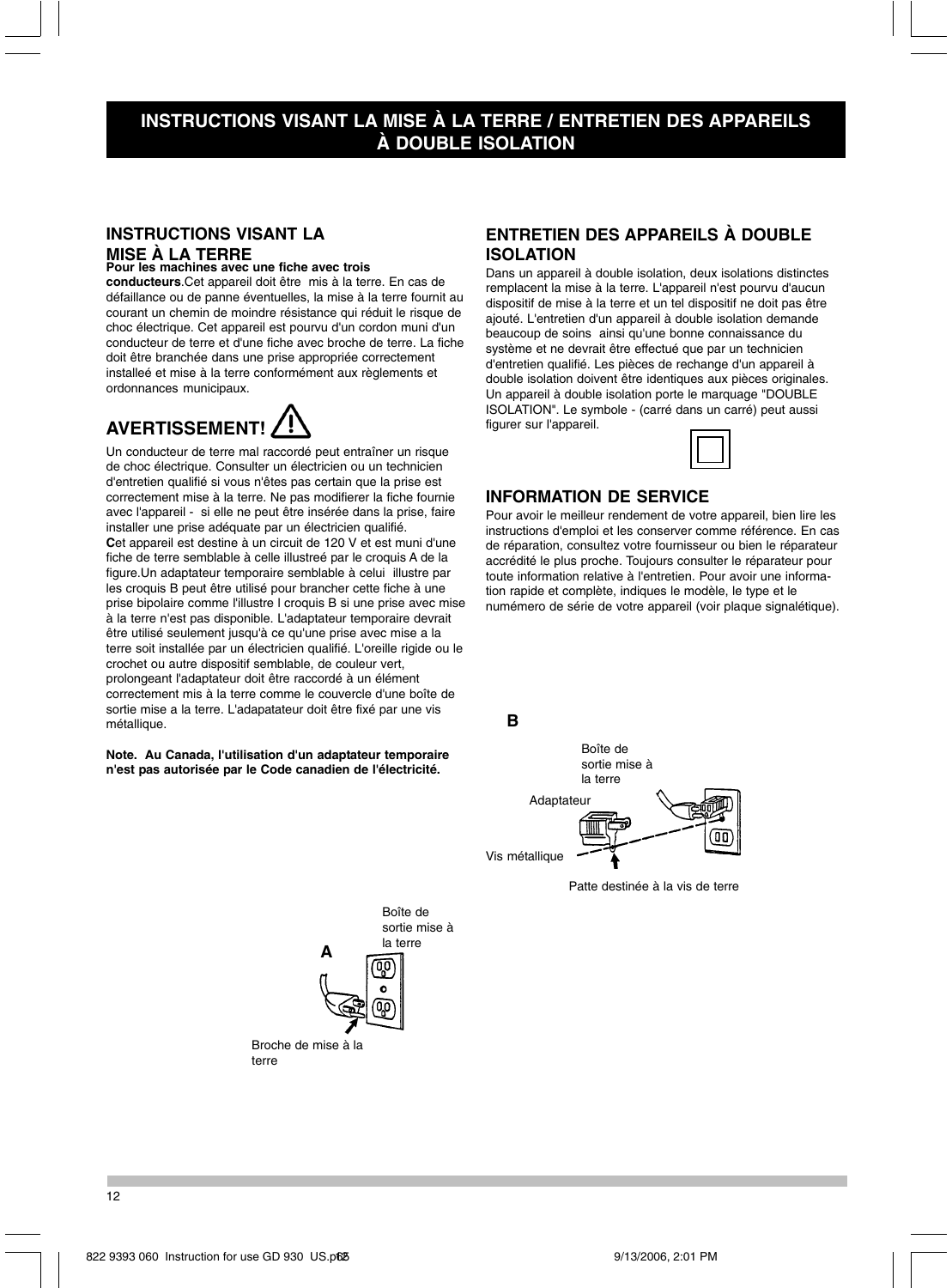# **MODE D'EMPLOI**

### **1. Ouvrir**

Tirer le collier de serrage (a) et soulever le couvercle (b).

# **2. Mise en place de sac**

Présenter l'ouverture de sac sur la bouche d'aspiration. Ajuster la membrane par dessus le bourrelet de la bouche d'aspiration et la fixer avec le clip de sac. N'utiliser que des sacs d'origine.

### **3. Fixation du tuyau**

Enfoncer le raccord de tuyau et tourner dans le sens horaire.

### **4. Assemblage des rallonges en aluminium a) Tube téléscopique:**

Votre tube téléscopique est livré sur sa

longueur minimum, vous devez donc l'adapter à vos besoins (voir dessin). Pour l'aspiration des marches d'escalier, vous assurer que le tube est sur sa longueur minimum.

**b**) **Pour raccorder** les deux parties du tube, simplement insérer une moitié dans l'autre en poussant fermement.

### **5. Accessoires**

**a-b) Suceur combiné:** avec bouton de réglage. D'un côté la brosse (pour les sols durs), de l'autre, brosse désactivée (pour glisser sur la moquette).

**c) Suceur universel:** pour sols durs et

### moquette

**d) Suceur à fente**: est destiné à l'aspiration de tous les endroits difficiles d'accès; radiateurs, coins, derrière les meubles.

**e) Brosse Combinée:** est l'accessoire idéal, pour le nettoyage des lampes, étagères, bibliothèques et tableaux. Le coude du tuyau comporte un support pratique pour l'embout.

### **6. Languette de règlage de la puissance d'aspiration**

En position basse (fermé) la puissance d'aspiration est maximale. En faisant glisser la languette vers le soi, on peut diminuer la puissance de l'aspiration.

### **7. Marche/Arrêt**

a) Commande au pied marche/arrêt

b) Demi-/pleine vitesse (seulement GD 930 S2) Quand le bouton est enfoncé, la machine fonctionne à plein régime. Quand il est relâché, la machine fonctionne à demivitesse.

c) La prise électrique pour suceur à tapis motorisé se branche lors de la mise en marche de la machine.

### **8. Attention!**

Ne jamais aspirer des liquides, cendres ou débris de verre!

### **9. Filtres**

Le filtre principal est placé dans le couvercle. On y accède en soulevant le porte-filtre comme indiqué sur la figure (a) puis en enlevant celui-ci.

La figure **(b) montre le filtre standard**, la figure **(c) le filtre fin.** Vérifier ces filtres régulièrement, par exemple en changeant le sac à poussière, et les remplacer au besoin.

Au lieu de ces deux filtres, on peut utiliser un **micro-filtre de type HEPA (e)**. Ce filtre élimine de l'air d'extraction 99,99% des particules supérieures à 0,3 µ.

**IMPORTANT!** Il se peut que le joint du support de moteur adhère au **filtre HEPA (e)** quand le couvercle supérieur est retiré. Dans ce cas: nettoyer le joint avant de le mettre en place autour du dessus du carter de moteur. S'assurer que la partie plus large/souple du joint se place bien contre le filtre HEPA. Vérifier aussi que le joint est bien en place tout autour de la partie supérieure du carter de moteur.

petit filtre en mousse



La machine est en outre équipée d'**un filtre-catastrophe (d)** placé au-dessus de la partie moteur. Il convient de le vérifier, et éventuellement le remplacer, en même temps que le sac à poussières.

# **IMPORTANT**

Avant toute opération d'entretien ou réparation sur l'aspirateur toujours le débrancher de sa source d'électricité.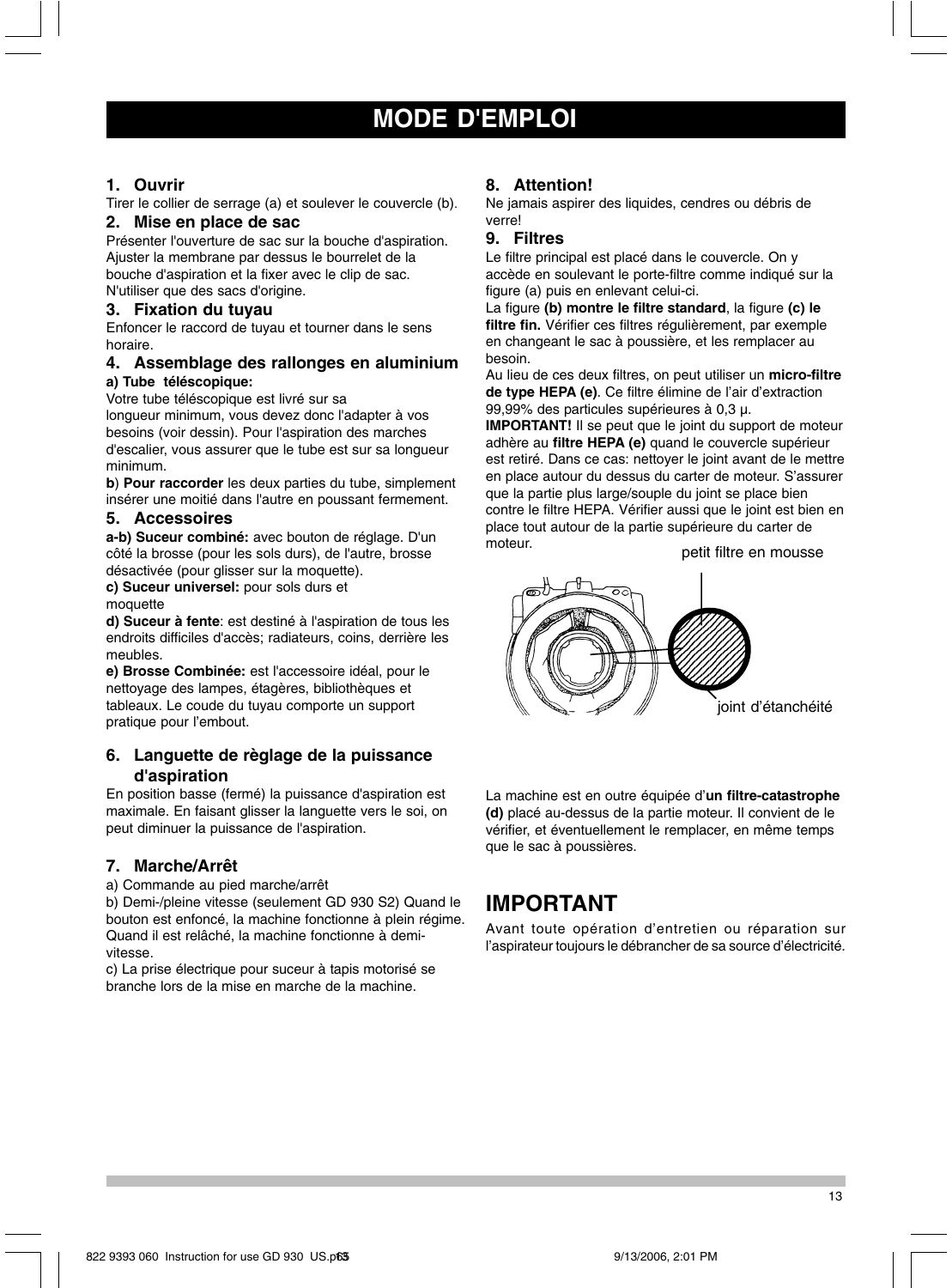# **INSTRUCTIONS D'UTILISATION ET D'ENTRETIENEN CAS DE RECUEIL DE SUSTANCES DANGEREUSES**



Afin de réduire le risque d'exposition à des substances dangereuses, lisez attentivement et suivez scrupuleusement toutes les consignes de sécurité comprises et dans le Manuel d'utilisation.

### **Avertissement aux employeurs**

· Veuillez vous assurer que les instructions d'utilisation sont à la disposition de vos employés ou de tout autre utilisateur de l'équipement et qu'elles sont bien comprises par toutes ces personnes.

· Il n'est pas du ressort de ces instructions de fournir une liste de toutes les substances dangereuses et toxiques. Il est de la responsabilité de l'employeur et de l'opérateur d'identifier les substances dangereuses ou toxiques susceptibles d'être aspirées par l'équipement. Ces informations doivent être communiquées aux employés et aux autres utilisateurs potentiels de cet appareil.

### **Instructions générales**

· L'aspirateur, le sac à poussière, le filtre et tous les autres accessoires utilisés pour recueillir des matériaux dangereux doivent être manipulés selon les réglementations fédérales (EPA, OSHA), nationales et locales relatives à la substance aspirée.

· Tous les sacs et filtres usagés et tous les débris doivent être considérés comme des substances dangereuses et mis au rebut conformément à toutes les réglementations fédérales, nationales et locales.

· Cet aspirateur est conçu uniquement pour le recueil et l'aspiration de la poussière, des débris et des particules. Cet aspirateur ne convient pas au recueil et à l'aspiration de vapeurs dangereuses quelle que soit leur nature. N'utilisez pas l'aspirateur si ces vapeurs sont présentes.

**· N'utilisez pas cet aspirateur pour l'aspiration de substances dangereuses sauf si vous êtes accrédité et/ou certifié pour ce type de travail par toutes les autorités concernées.**

### **Instructions d'utilisation**

· L'utilisation de cet aspirateur pour l'aspiration des substances dangereuses exige le port de vêtements de protection personnelle appropriés et d'une protection respiratoire.

· N'aspirez pas de substances dangereuses si les filtres HEPA ne sont pas en place.

· En cas d'utilisation de cet aspirateur pour aspirer des substances dangereuses, ne tentez pas de l'ouvrir ou de vider son contenu sans porter des vêtements de protection personnelle appropriés et une protection respiratoire.

· Si l'aspirateur ne fonctionne pas correctement, s'il est tombé, abîmé, s'il a été abandonné à l'extérieur ou s'il a été immergé, apportez-le dans un atelier d'entretien agréé ou chez le revendeur.

d'environnement et ne doit pas être utilisé à l'extérieur d'un environnement contrôlé et fermé.

· Avant de sortir l'aspirateur et ses accessoires d'un environnement contrôlé, décontaminez toutes les surfaces externes conformément aux réglementations fédérales (EPA, OSHA), nationales et locales relatives à la substance aspirée.

#### **Remplacement du filtre**

· Tous les sacs et filtres usagés et tous les débris doivent être considérés comme des substances dangereuses et mis au rebut conformément à toutes les réglementations fédérales, nationales et locales.

· Utilisez uniquement les filtres et sacs agréés par Nilfisk-Advance.

· Les instructions suivantes concernent les intervalles de remplacement recommandés pour tous les filtres et le sac. Ces éléments doivent être remplacés plus souvent si l'appareil perd de son efficacité.

Sacs filtrants jetables en papier - Le sac doit être remplacé quand il est aux deux tiers plein. Un sac trop plein est difficile à retirer de l'aspirateur. Il risque de se déchirer et de déverser son contenu.

· Préfiltre - Ce filtre doit être remplacé lors de chaque cinquième remplacement du sac en papier ou quand une quantité visible de débris est accumulée sur le filtre.

· Filtre HEPA - Remplacez les deux filtres au moins tous les six mois et plus souvent si une perte d'aspiration peut encore être détectée après le remplacement du sac en papier.

### **Comment inspecter les filtres**

· Les filtres collectent des substances dangereuses et sont contaminés. L'inspection et/ou le remplacement d'un filtre, quel qu'il soit, doivent être effectués dans un environnement contrôlé et exigent le port de vêtements de protection personnelle appropriés et d'une protection respiratoire.

· Les filtres HEPA ne peuvent pas être nettoyés. Effectuez une inspection visuelle régulière de chaque filtre pour contrôler l'accumulation des débris et détecter les dommages sur les surfaces d'étanchéité. Si l'un des filtres semble colmaté, abîmé ou s'il est décoloré (il doit être blanc) en raison d'une accumulation excessive de poussière, remplacez les deux filtres par des filtres neufs en n'oubliant pas d'installer aussi un préfiltre neuf.

· Si vous détectez des émissions de particules de poussière dans l'air d'évacuation de l'aspirateur, arrêtez immédiatement l'appareil. Ceci indique une rupture ou un dysfonctionnement des filtres HEPA qui doivent alors être remplacés.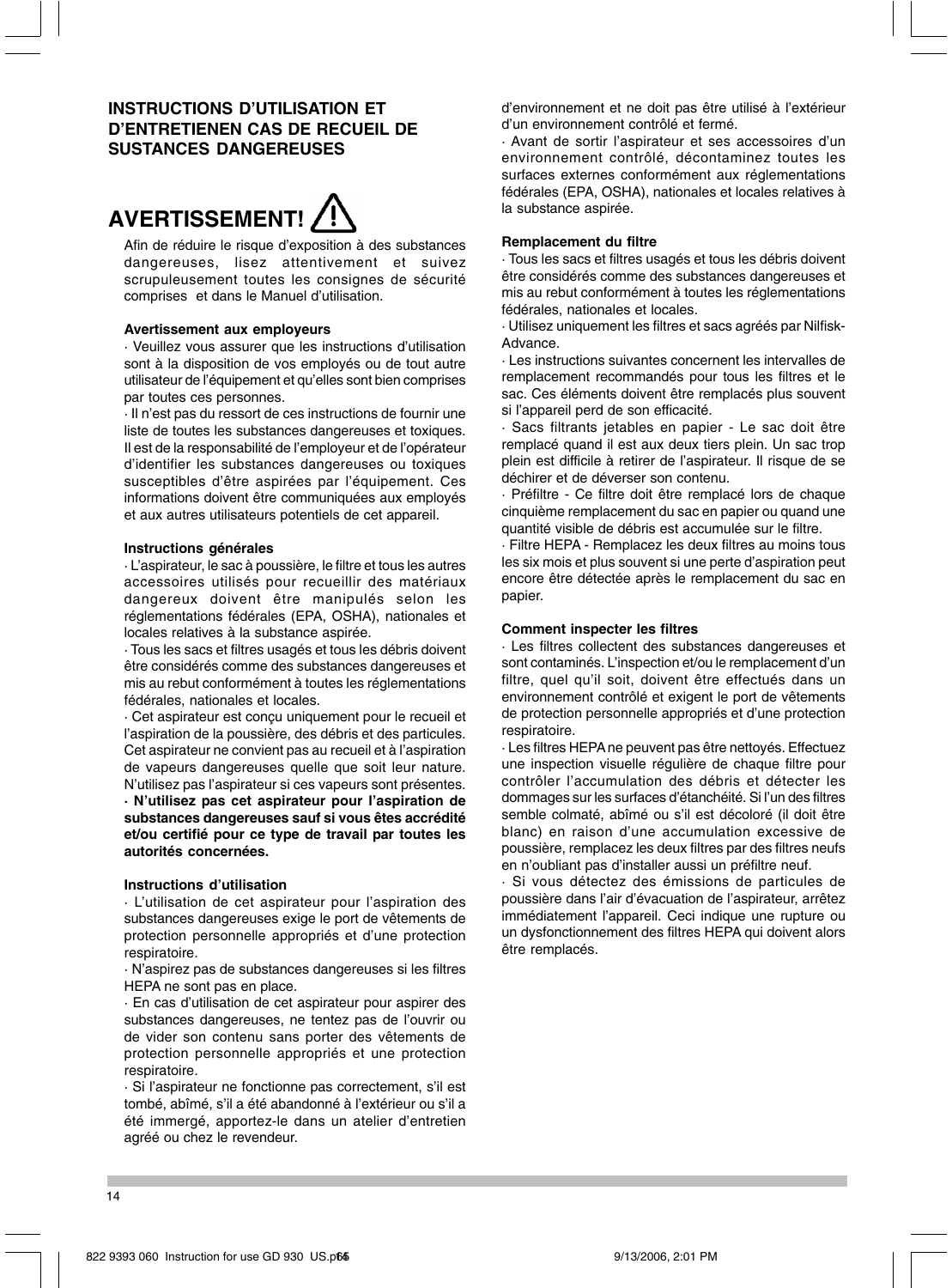# **INSTRUCTIONS D'UTILISATION ET D'ENTRETIENEN CAS DE RECUEIL DE SUSTANCES DANGEREUSES**

### **Méthodes de remplacement des filtres**

· Tous les sacs et filtres usagés et tous les débris doivent être considérés comme des substances dangereuses et mis au rebut conformément à toutes les réglementations fédérales, nationales et locales.

### **· Préfiltre**

les lockings instantanés et les tirent à l'extérieur. Soulevez et le couvercle vers le haut du récipient. Pré le filtre est situé au stand de moteur au milieu du décapant. Nettoyez les surfaces d'étanchéité avant de réinstaller le nouveau pré-filtre.

### **· Filtres HEPA**

le filtre de HEPA est placé à l'intérieur du couvercle. Saisissez les lockings instantanés et tirez-les à l'extérieur. Soulevez et le couvercle vers le haut du récipient.

#### **Le filtre de HEPA a pré monté dans le nouveau**

**couvercle** là est un complet après kit d'unité de filtrage de la vente HEPA pour le GD 930 et GD 930 S2 disponible (numéro de la pièce 140 7801 510). Ce kit contient le couvercle et le HEPA-filtre pré montés dans le couvercle. C'est une manière confortable de remplacer le filtre de HEPA.

**Ajouter le filtre de HEPA a pré monté dans le couvercle :** En prenant soin de ne pas déloger n'importe quels débris, nettoyez les surfaces d'étanchéité avant de réinstaller le nouvel ensemble filtre de lid/HEPA. Enlevez le vieux couvercle du récipient et le remplacez avec le nouvel ensemble filtre de lid/HEPA. Fixez le nouveau couvercle à la machine avec les serrures instantanées."

#### **Le filtre de HEPA pas pré monté**

Installez le filtre de HEPA sur le décapant avec les revêtements d'étiquette de "HEPA" à l'extérieur. Assurez-vous que le support de filtre est solidement attaché à chacun des 4 points autour du couvercle. Remplacez le couvercle sur le récipient et fixez le couvercle à l'aide des serrures instantanées.



### **Avertissement!**

La poussière dangereuse peut être déchargée par la machine si le filtre n'est pas correctement fixé.

### **Instructions d'entretien**

· Si cet aspirateur a été utilisé pour recueillir des substances dangereuses dans un environnement contaminé fermé, ses composants internes risquent d'être également contaminés.

· Une décontamination externe de l'aspirateur doit être effectuée. Cependant, la décontamination externe ne peut pas éliminer une contamination interne. Toute opération d'entretien comportant un démontage doit être effectuée à l'intérieur d'un environnement contaminé par des techniciens possédant la formation requise et portant des vêtements de protection personnelle appropriés et une protection respiratoire

· Tous les composants remplacés et tous débris recueillis durant l'entretien doivent être traités comme des substances dangereuses et mis au rebut conformément à toutes les réglementations fédérales, nationales et locales.

· Tous les joints doivent être remplacés chaque fois que l'unité est démontée afin de garantir l'efficacité optimale de la machine.